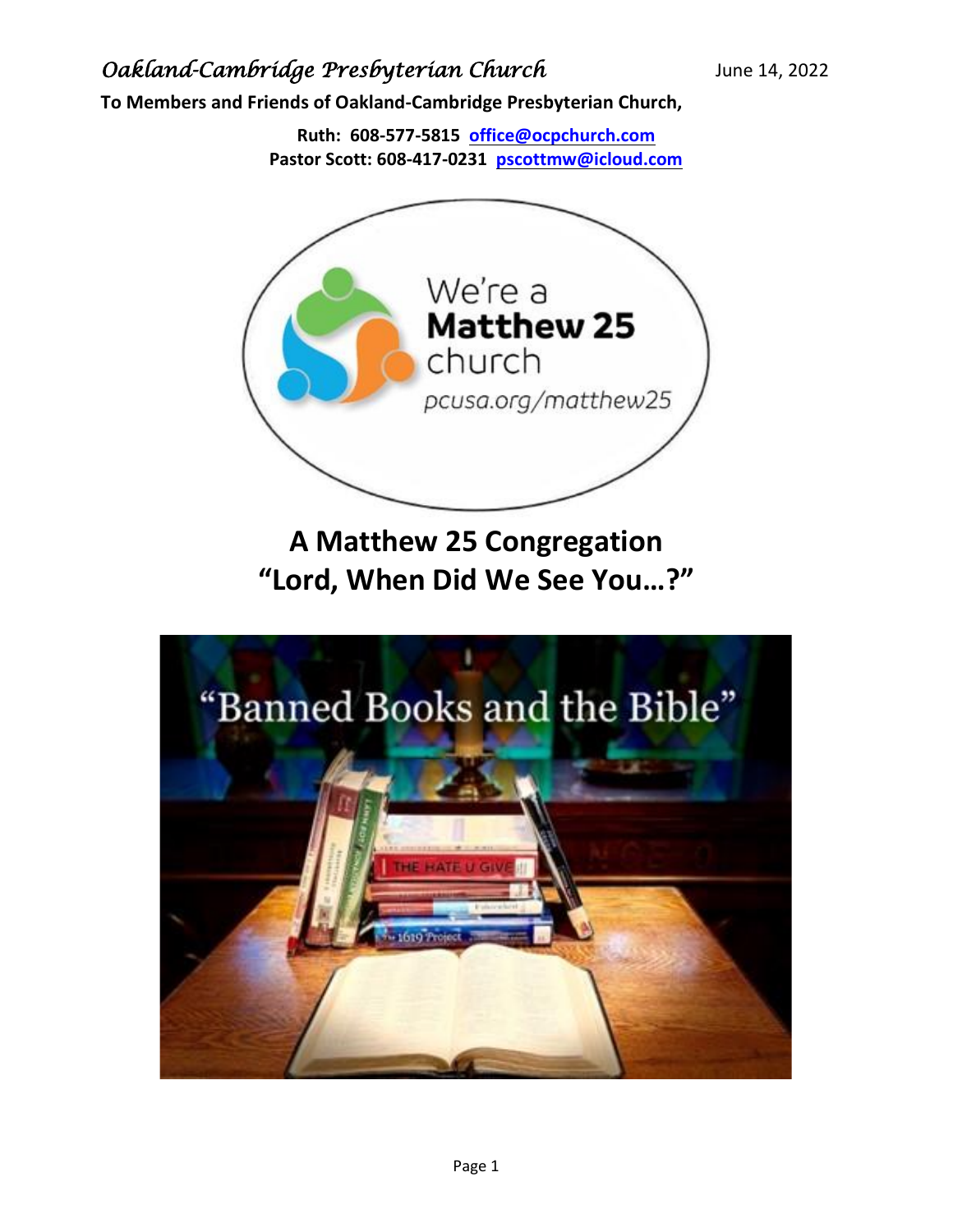# **"In the beginning was the Word, and the Word was …banned for being too explicit for our children!"**

## **JUNE 19 WORSHIP 10 AM**



# **If Books are Banned, the Bible should top the List!**

**THIS SUNDAY, JUNE 19,** we begin our summer sermon series on "Banned Books and the Bible." If you have ever opened the Bible, and read any part of it, you have read one of the most dangerous books that has been banned in over 52 countries. Should it be? During this sermon series, we will be reading and exploring the theological and biblical images in books that people are banning.

Our accompanist is Jimmy Paton. The service will be live-streamed on our church Facebook page <https://www.facebook.com/OCPCambridgeWI> To be notified of when we go "Live", go to the church Facebook page, click on the "Follow" button and you will be notified when we go "live."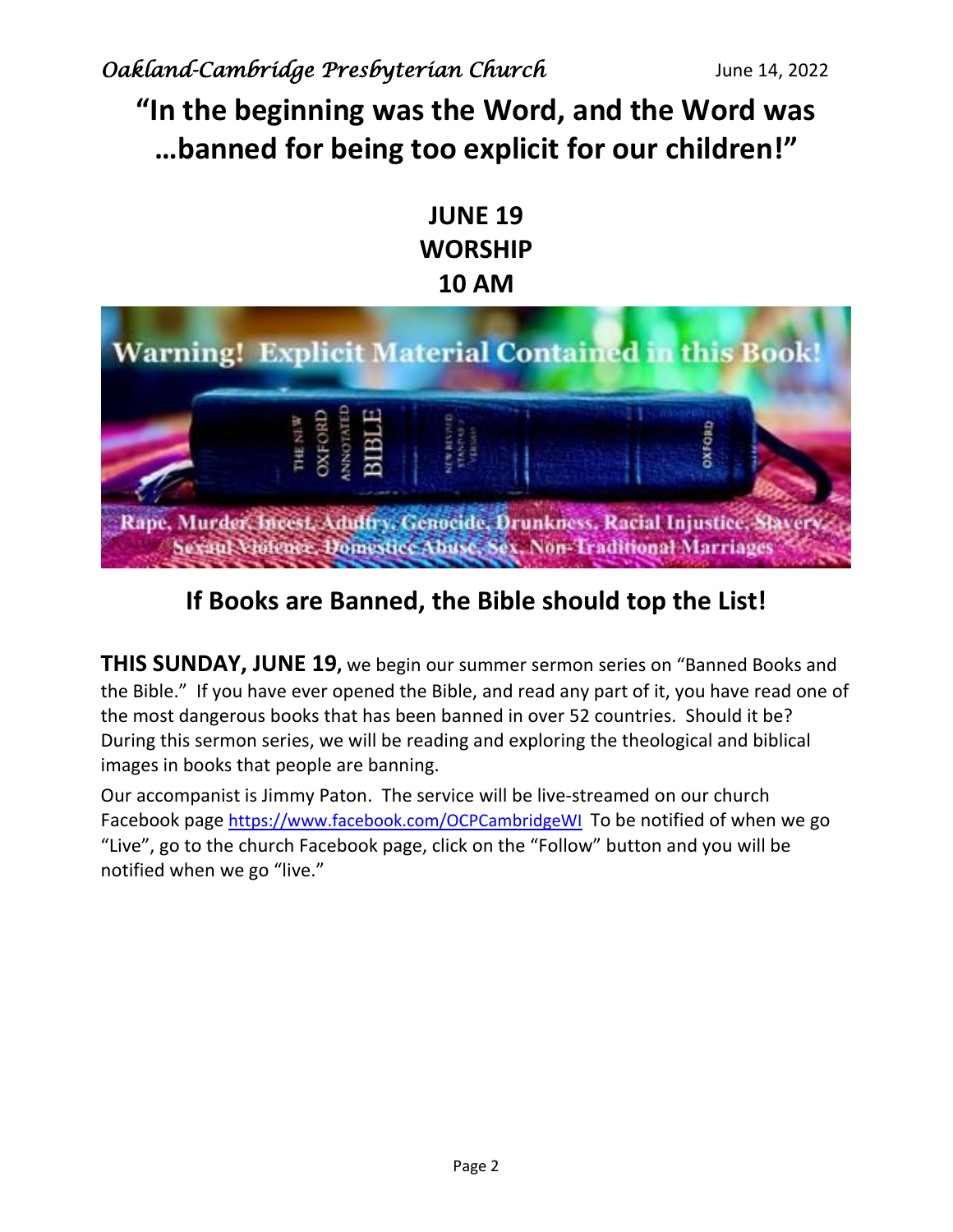

"Across the country, debates about censorship, critical race theory, LGBTQ+ and Transgender issues, are giving rise to revival of book bans. Virginia Governor Glen Youngkin leveraged banning CRT as a campaign promise to win his election last November. Now the debates have reached a new height in Texas. In one small Texas town, angry parents swarmed school board meetings. They demanded the banning of books centered around diverse LGBTQ+ or BIPOC characters or issues like sexual assault. Throughout history, people and governments have sought to censor what people of all ages can read. But should books be banned? And if so, what about a book that talks openly about rape, murder, incest, mass killings, sexuality, adultery, child abuse, domestic violence, and gay relationships? The Bible has all of those topics in it and more. Should it be banned? This summer Pastor Scott invites you to join him on Sunday mornings as we explore some of the books that have been banned, exploring the theological and biblical imagery in each of them, and connecting them to stories in the Bible. A display of banned books will be coming soon to the sanctuary. You can find a list of the books we will be exploring. Have you read any of these? Pastor Scott has, including the Bible.

- **June 19** The Bible as a Banned Book (John 1:1-5)
- **June 26** "Gender Queer," "Lawn Boy" "I Am Jazz" (Jonathan & David a Love Story) Rev. Brenda Lovick will join Pastor Scott for this Sunday.
- **July 3** "The 1619 Project" (From Bondage to Freedom in the Bible -Genesis and Exodus)
- **July 10** "The Handmaid's Tale" by Margaret Atwood (Genesis 16-22)
- **July 17** "Fahrenheit 451" by Ray Bradbury (Job)
- **July 24** Banned Books versus Banning Guns (Isaiah 2:4)
- **July 31** "The Hate U Give" (Song of Solomon 1)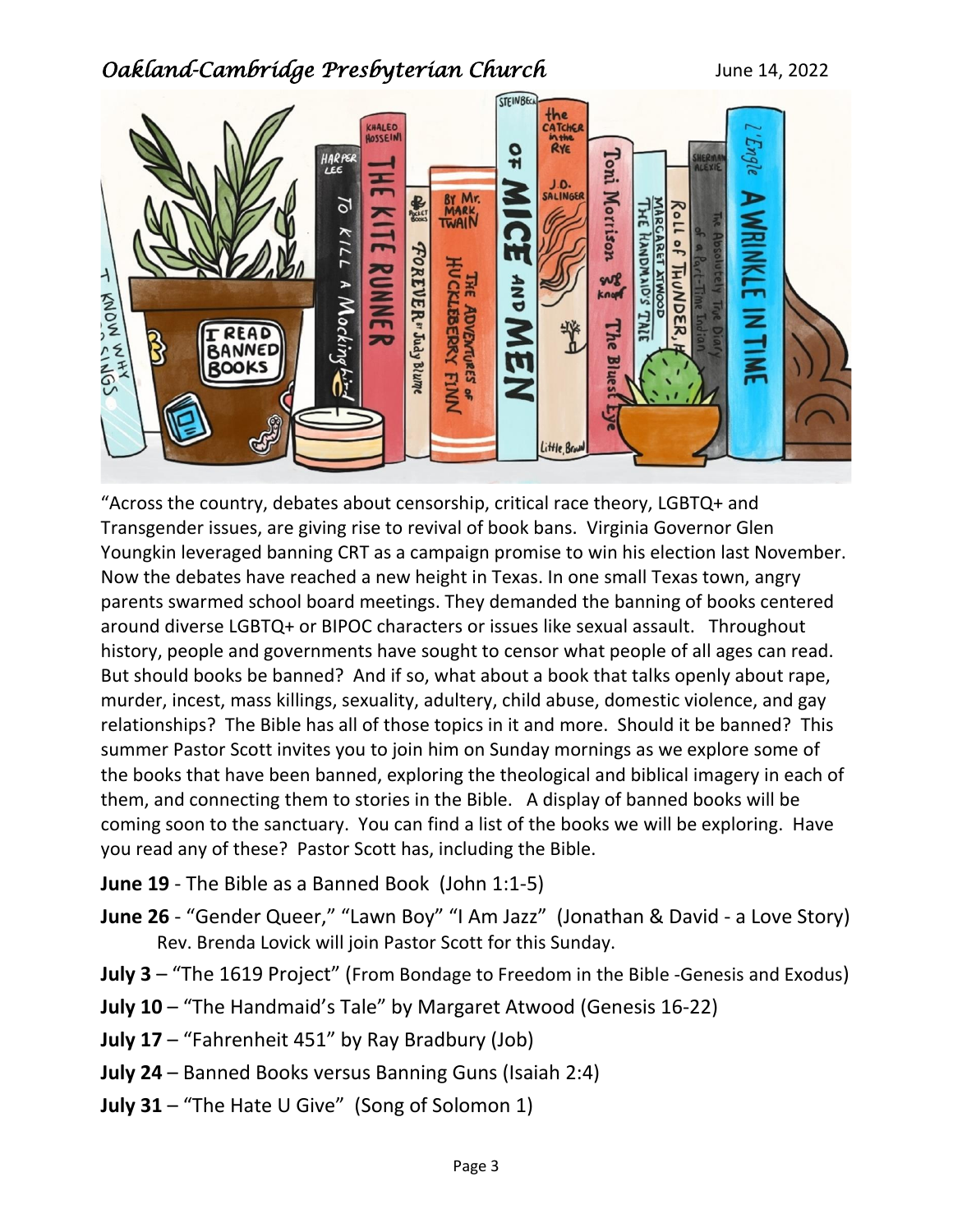- **August 7** "Looking for Alaska"
- **August 14** "Of Mice and Men"
- **August 21** Harry Potter Series
- **August 28** "The Adventures of Huckleberry Finn"

**INVITATION TO A BENEFIT CONCERT:** John Knox Presbytery has passed this invitation (below) along on behalf of the musicians of Covenant Presbyterian Church, Westminster Presbyterian Church, and Pres House in Madison, WI. Please contact Melissa Hinz [\(mhinz@covenantmadison.org\)](mailto:mhinz@covenantmadison.org) or Joe Chrisman [\(westminstermusic@sbcglobal.net\)](mailto:westminstermusic@sbcglobal.net) for more information. Thanks!

Sisters and Brothers in Christ:

The strife and war in Ukraine has come to trouble us all. Yet, in the midst of such conflict, we must work even harder to share the love of Christ. It is in that spirit that the musicians of Covenant Presbyterian Church, Westminster Presbyterian Church, and Pres House invite your congregation to share music in a benefit program for Ukrainian relief efforts.

At **3:00 p.m. On Sunday, July 17**, we will gather at Covenant Presbyterian Church [\(326](https://www.google.com/maps/search/326+South+Segoe+Road?entry=gmail&source=g)  [South Segoe Road\)](https://www.google.com/maps/search/326+South+Segoe+Road?entry=gmail&source=g) for a musical program. Your congregation is invited to attend the program. If the musicians of your congregation are interested in sharing a musical offering in the program, they are invited to contact Melissa Hinz  $(mhinz@covenantmadison.org)$  at Covenant (608-233-6297) not later than June 30, 2022. The music offered can be of Ukrainian origin, but it does not have to be. The selection should, however, be limited in length to no more than 3 to 4 minutes.

Individuals may also choose to sing in a massed choir organized especially for the event. Rehearsals will be held on Sunday evening, July 10, at 7:00 pm, and again on Thursday evening, July 14, at 7:00 pm at Covenant Presbyterian Church. Singers may attend either one or both rehearsals and additional information is available from Melissa.

We look forward to seeing you on July 17 as we share our thoughts and prayers with those in need in Ukraine.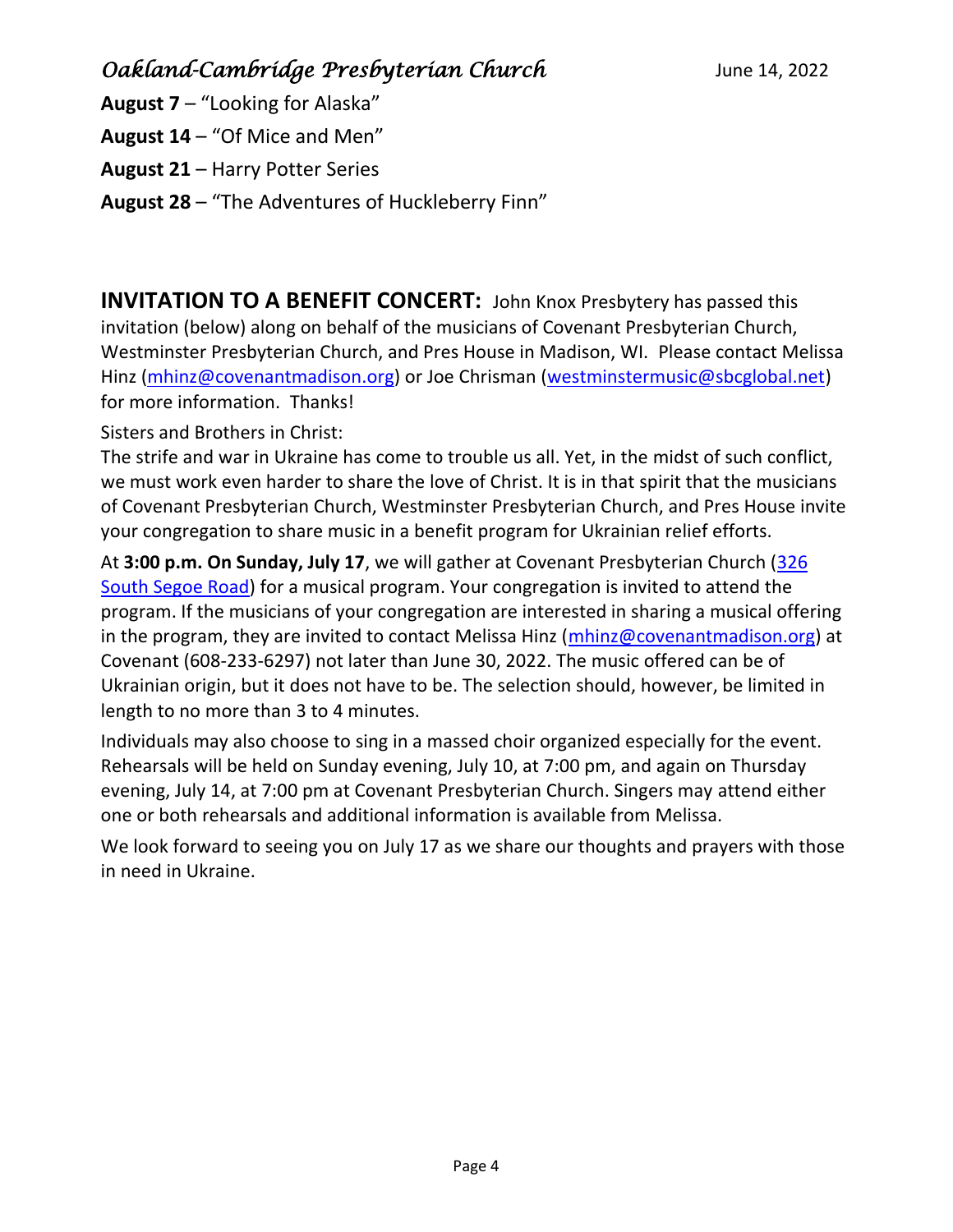

"God shall judge between the nations, and shall decide for many peoples; and they shall beat their swords into ploughshares, and spears into pruning hooks; nation shall not lift up sword against nation; neither shall they learn war anymore." (Isaiah 2:4)

On June 11, Pastor Scott joined with hundreds of volunteers, many of them Presbyterians, across the nation for the first National "Guns to Gardens" event. Pastor Scott volunteered at Midvale Lutheran Church in Madison. He was joined by Elder Lois from the Oak Park, Illinois Presbyterian Church, who works with him on the Presbyterian Peace Fellowship Gun Violence Prevention ministry.



"We have well over 400 million guns in the United States," says Rev. Deanna Hollas, Coordinator of the Gun Violence Prevention Ministry of the Presbyterian Peace Fellowship, which supported the national event with a training program, in conjunction with the nonprofit group RAWtools. "There are many reasons that someone would surrender a gun. There may be conflict, illness or a crisis in a family. Older hunters and gun collectors may no longer feel that they can safely handle guns. Or they may have children and teenagers visiting in the home. Or law enforcement may have returned a gun to a family after their loved one used it in a suicide. The church is well-equipped to accompany gun owners through the surrender process. For the church to help turn guns into garden tools can provide hope and healing to communities that have been traumatized by gun violence. It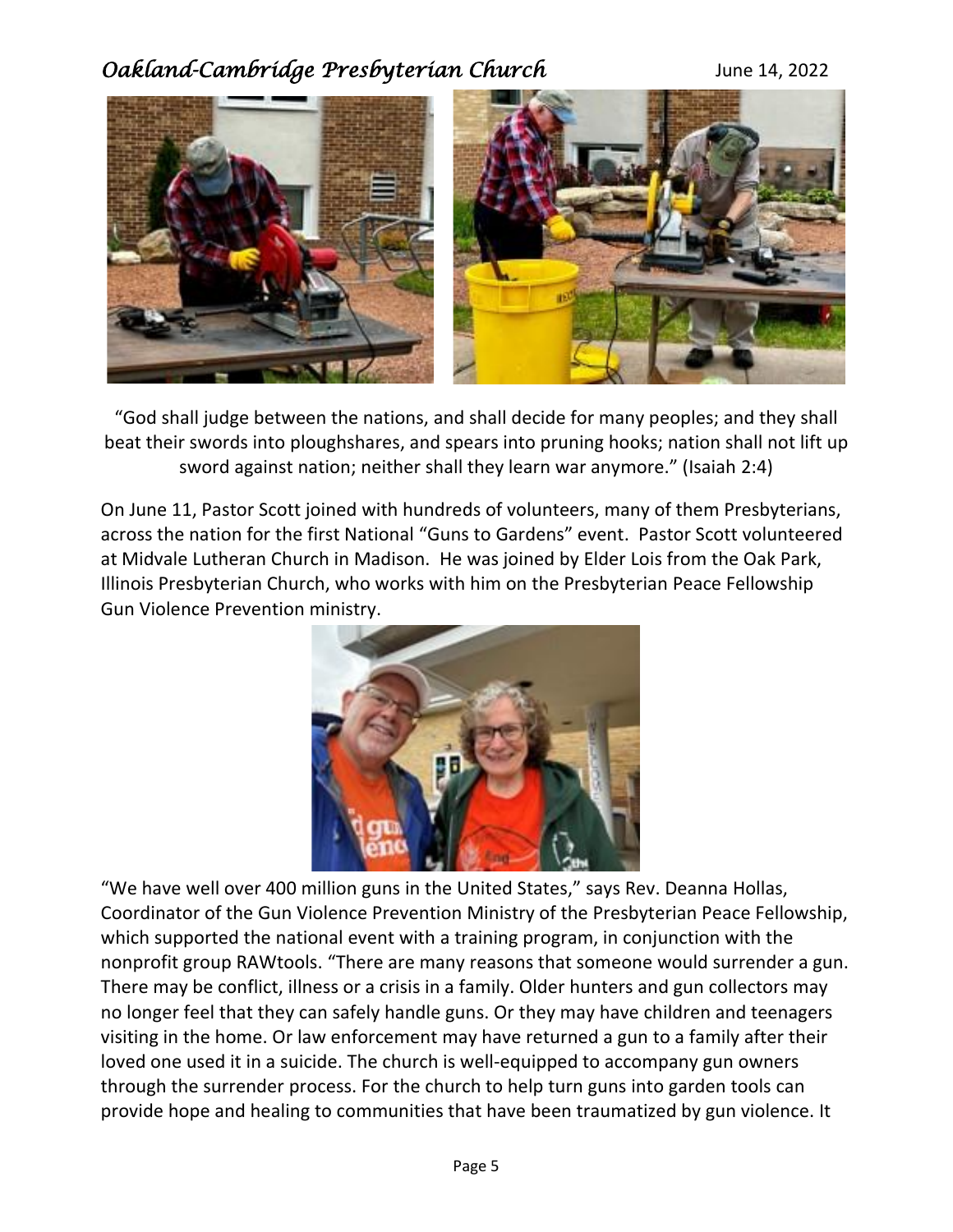also challenges our national and state elected officials to do everything they can to save lives." (Press Release quote through the Presbyterian Peace Fellowship and Presbyterian Outlook)

# **COMING TO OCPC AND CAMBRIDGE GUNS TO GARDENS SUNDAY, JULY 24 10 AM**



**ON SUNDAY, JULY 24,** Jeff Wild, a retired Lutheran minister in Madison, who is now doing Blacksmithing, will be our guest for worship. Like Pastor Scott, and many of us, Jeff felt like he needed to turn his prayers into action. He decided to participate in a national movement called "Guns to Gardens." Jeff takes donations of guns, disassembles them, and then melts the metal parts down, to forge them into garden tools, using the wood for the handles. He will have enough gun parts for his demonstration, however, he said if someone wants to donate a gun they know longer use, he will trade them for a garden tool he has made from another gun.

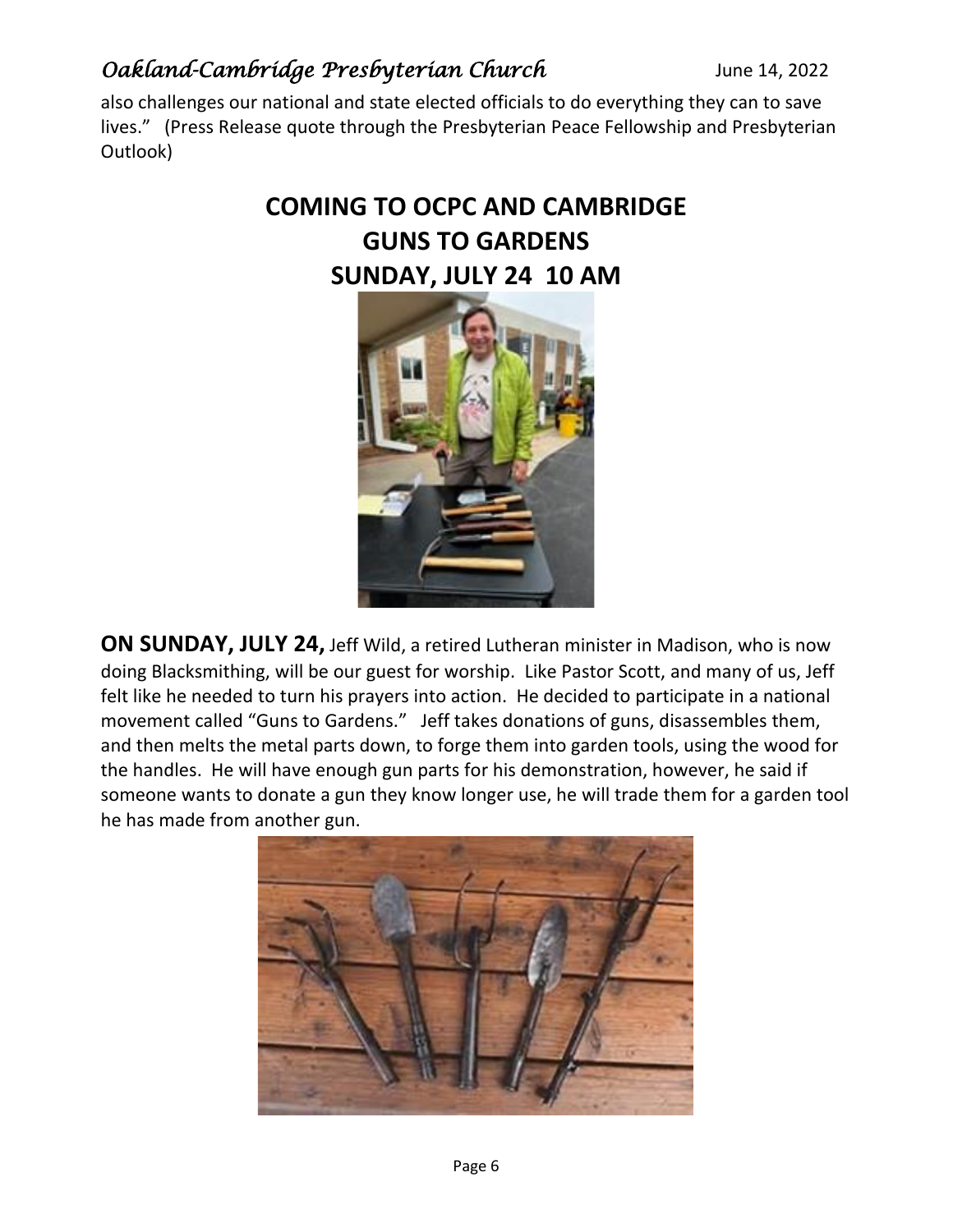[https://captimes.com/news/forge-peace-retired-madison-pastor-hammers-guns-into-garden](https://captimes.com/news/forge-peace-retired-madison-pastor-hammers-guns-into-garden-tools/article_f01cc4df-59b2-5b5a-8e76-a2cca769ce43.html?fbclid=IwAR3S9z4srQeerN7tnUw7GCdqs4U2rSInP3q51kiqHDXlt1Uza-LkN7HmeB4)[tools/article\\_f01cc4df-59b2-5b5a-8e76-](https://captimes.com/news/forge-peace-retired-madison-pastor-hammers-guns-into-garden-tools/article_f01cc4df-59b2-5b5a-8e76-a2cca769ce43.html?fbclid=IwAR3S9z4srQeerN7tnUw7GCdqs4U2rSInP3q51kiqHDXlt1Uza-LkN7HmeB4)

[a2cca769ce43.html?fbclid=IwAR3S9z4srQeerN7tnUw7GCdqs4U2rSInP3q51kiqHDXlt1Uza-LkN7HmeB4](https://captimes.com/news/forge-peace-retired-madison-pastor-hammers-guns-into-garden-tools/article_f01cc4df-59b2-5b5a-8e76-a2cca769ce43.html?fbclid=IwAR3S9z4srQeerN7tnUw7GCdqs4U2rSInP3q51kiqHDXlt1Uza-LkN7HmeB4)

#### **The following provides more information about this national Movement.**  <https://rawtools.org/>

Our nation has been through a variety of horrific events surrounding gun violence, and it has brought the conversation to the forefront of our current events and "water cooler" conversations. It has largely become a binary conversation of either more guns or more laws. RAW tools wants to open a new option, a third way: What if we made a commitment to solve our problems without guns and violence? By using weapons to make garden tools and other hand tools, we are creating a symbol for change and we're asking you to participate, to dare to use our imaginations to change our impulse. Beating swords into plowshares, spears into pruning hooks, and guns into garden tools creates a dynamic shift in our investment in time and resources. If we are no longer training for war, what else would we be doing? It doesn't mean we are all to become gardeners, but it does mean we can invest in providing life sustaining resources for our communities. RAWtools' mission to "disarm hearts and forge peace" is driven by our ability to make a choice about the tools we use to navigate conflict. As we lose more than 100 people a day to gun violence in the United States, it's becoming more and more clear that guns have no place in conflict resolution. Many folks donate their guns to RAWtools because they realize they don't need them anymore.

Our Sword to Plow program allows you to donate your gun to RAWtools and receive a garden tool from that gun for free.

RAWtools keeps any remaining parts to make more tools or items to raise money for our work. We walk you through the process of legally disabling your gun and connect you to our disarming network.

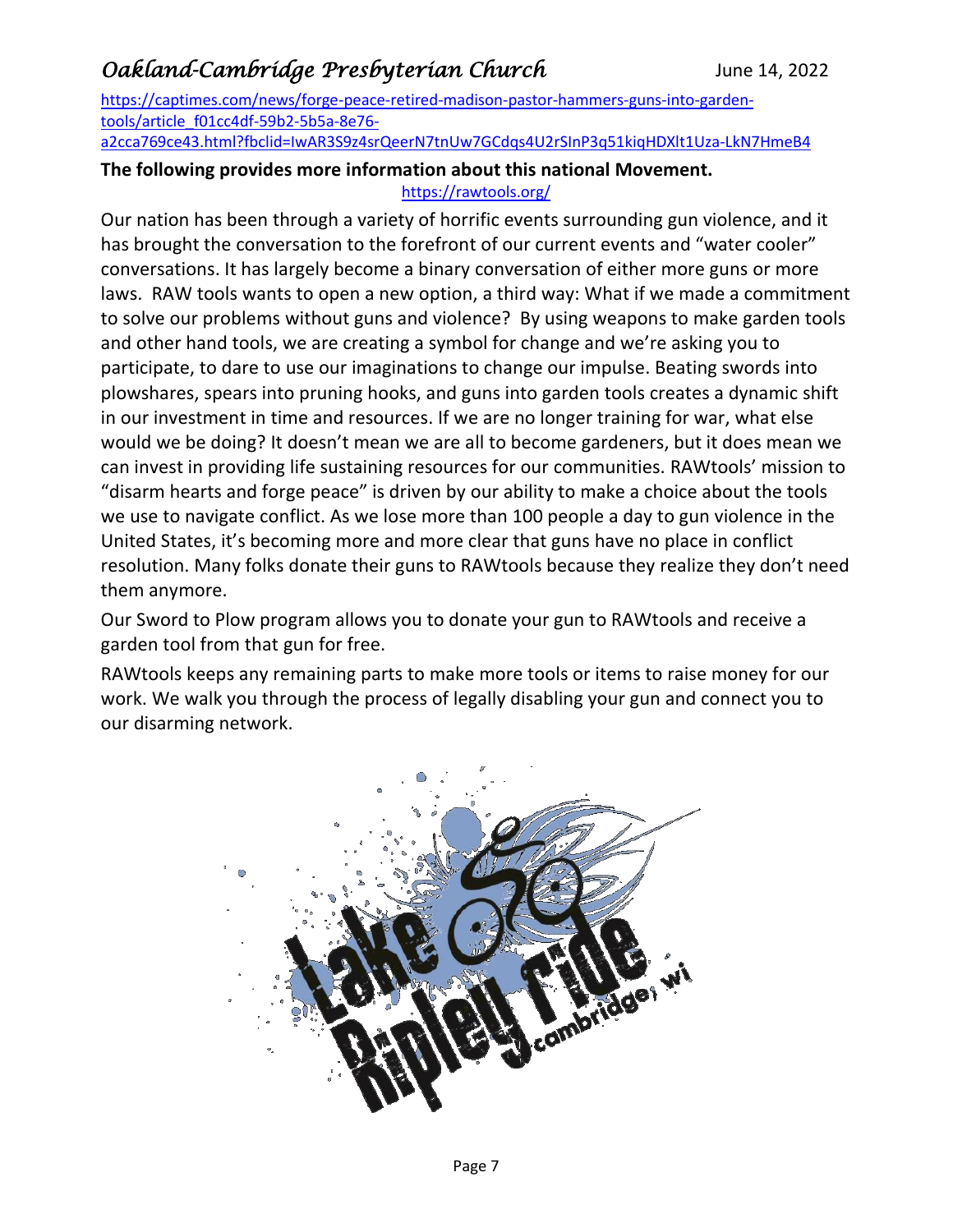**OCPC COMMUNITY VOLUNTEER OPPORTUNITY…** This year on **Saturday, July 30**, OCPC is once again helping with the Lake Ripley Ride To Cure Juvenile Diabetes. We will be volunteering at the London Community Center Rest Stop from 9am-1 pm. If you are interested in volunteering, please let Pastor Scott know. If you are interested in riding in this family friendly event, here is the link to learn more:

<https://cambridgecap.net/programs/special-events-2/lake-ripley-ride-4-0/>

**ANNUAL MEETING OF OCPC SUMMARY…** This past Sunday, June 12, thirty members and friends of the congregation gathered the fellowship hall for worship, our annual congregational meeting, and our first pot-luck since the pandemic began. Pastor Scott led those gathered in a discussion on the changing ministry of the "Church" and what



our ministry at OCPC might look like in the future. Each week, Pastor Scott will lift up ideas for us to prayerfully consider. These are not recommendations, just "What if's…" to see if some new, creative possibilities might emerge from you as members and friends of OCPC. What if… once a month, we had "dinner" worship, meeting around the tables in the fellowship hall, sharing a meal together, and having a conversation about topic relevant to the future of church? Some churches are already doing this type of ministry. Those attending are invited to bring a guest, some food to share, and an open heart and mind, as faith and spirituality topics are explored over a meal. What if we tried this at OCPC?

**MISSION FUNDS! WE HAVE THEM!** Over the past year, we have financially supported the LGBTQ+ ministry at Pres House, provided several meals for the students at Pres House, supported the mission to the Afghan refugees at Fort McCoy. We have also supported the Lake Ripley Juvenile Diabetes Ride both financially and by our presence at the London Community Center Rest Stop, and the Susan G. Komen Breast Cancer Walk. If you have suggestions for possible use of some of our funds, please speak with Pastor Scott or any of the Session members.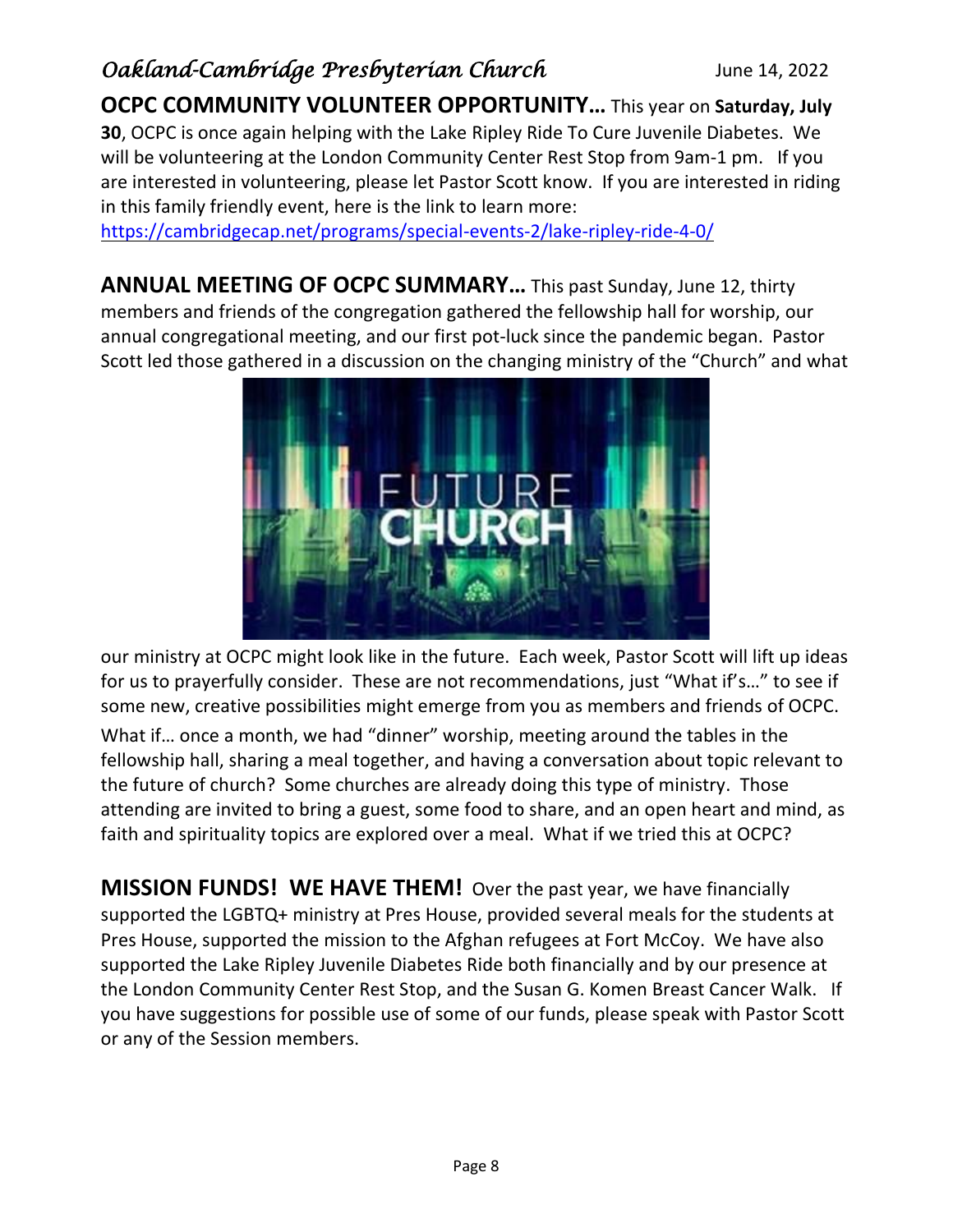



**FOOD PANTRY WISH LIST:** Cereal, Coffee, Hot Chocolate, Granola Bars, Crackers/Saltines, Cookies, Body Wash, Laundry Soap. Donation bin is located outside of the lower level middle school/food pantry entrance and monetary donations are gladly accepted via the Food Pantry website <https://cambridgecap.net/programs/nutrition/food-pantry/> or by mail to P.O. Box 54, Cambridge WI 53523. Thank you!

AGING AND SENIOR CARE RESOURCES [Caring.com](http://caring.com/) is a leading senior care resource for family caregivers seeking information and support as they care for aging parents, spouses and other loved ones. They have been featured by AARP, The Administration for Community Living, The National Legal Resource Center, and Forbes, as well as referenced by many governmental agencies and organizations across the Internet. The following is a link to their Senior Care and Assisted Living Guide for communities in Wisconsin: [\(https://www.caring.com/senior-living/assisted-living/wisconsin\)](https://www.caring.com/senior-living/assisted-living/wisconsin)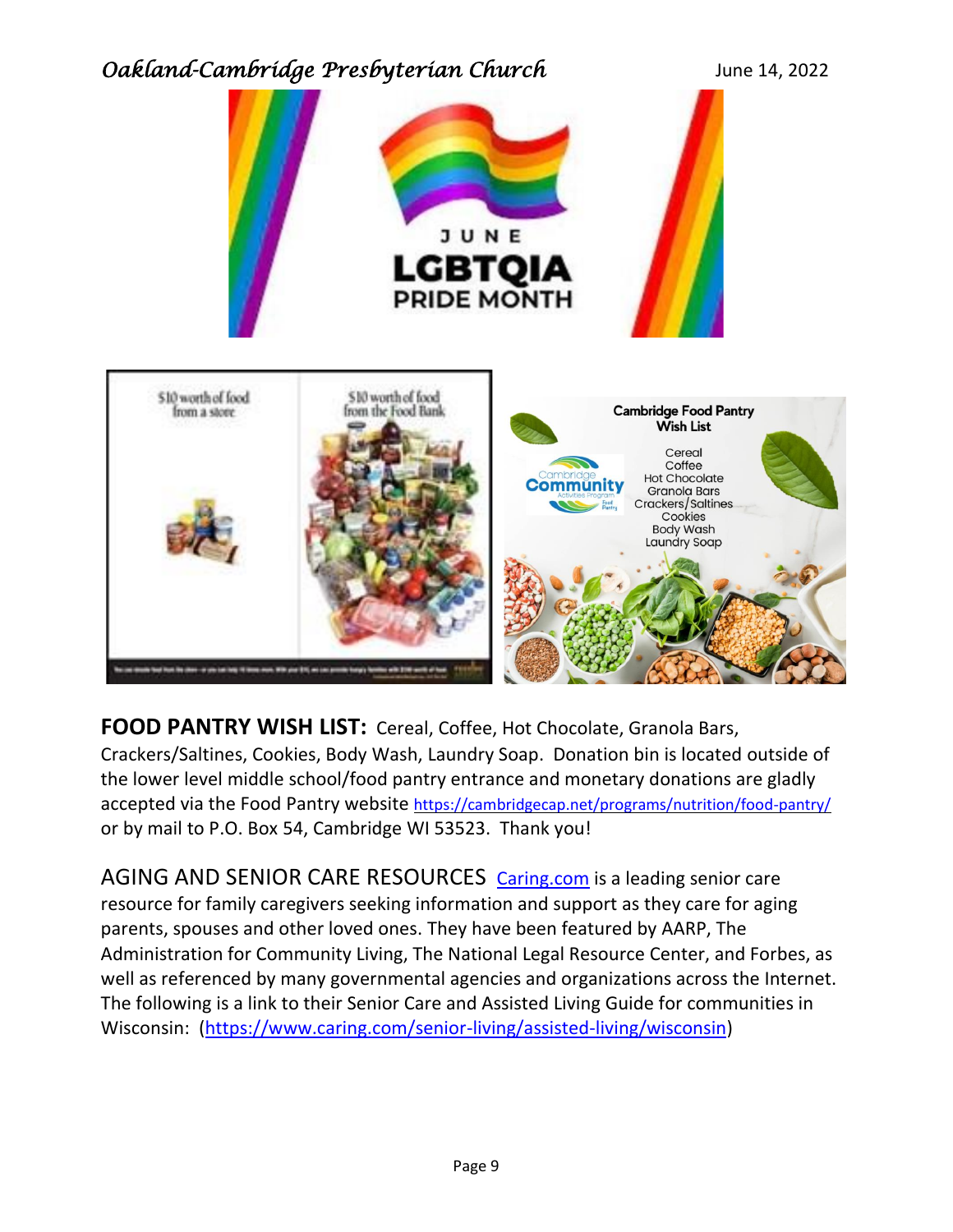**DONATE ONLINE TO OUR CHURCH,** Presbyterian Church of Oakland-Cambridge, using the app, **Vanco Mobile**. Search for "Vanco Mobile" in your app store (Vanco Payment Solutions). Once it's installed, find us using our zip code (53523), and set up onetime or recurring payments, OR go directly to our donor page by using the QR Code below, or the link on our webpage, [www.ocpchurch.com](http://www.ocpchurch.com/). Thank you! (You may also mail in your offering and pledge: **OCPC 313 E. Main Street, Cambridge, WI 53523**.)



### **MILESTONES**

#### **Birthdays**

| Jamie Fieser Schauer June 17  |  |
|-------------------------------|--|
| Julie Anderson June 21        |  |
| Lydia Meier June 22           |  |
| Marian KorthJune 24           |  |
| Don Hawkins June 26           |  |
| Nancy Kristiansen  July 1     |  |
|                               |  |
| Bobbi Rumpf  July 14          |  |
| Staci Marrese-Wheeler July 17 |  |
| Nancy Breitsprecher  July 18  |  |
|                               |  |

| Linda Porter  July 20    |  |
|--------------------------|--|
| Patty Strohbusch July 25 |  |
| Bruce Erickson  July 26  |  |
| Samuel Hanson  July 28   |  |
| Sue Bettenhausen July 31 |  |
| Judy Pearson  July 31    |  |
|                          |  |

#### **Anniversaries**

| Michael & Linda Porter July 23 |  |  |
|--------------------------------|--|--|
|--------------------------------|--|--|

### **PLEASE HOLD THESE MEMBERS AND FRIENDS IN PRAYER THIS WEEK —**

Lorin Fulton Don Hawkins is in the Edgerton Care Center Jan & Nancy Kristiansen Jenine Spack

The families of Jack Spack, Ken Bilstad, Doreen Drennan, and other families who are grieving the loss of loved ones.

If you would like to be added to our weekly prayer list, please leave word in the church office or contact the pastor. Permission to be included in this publicly posted list has been obtained from those listed or their families.